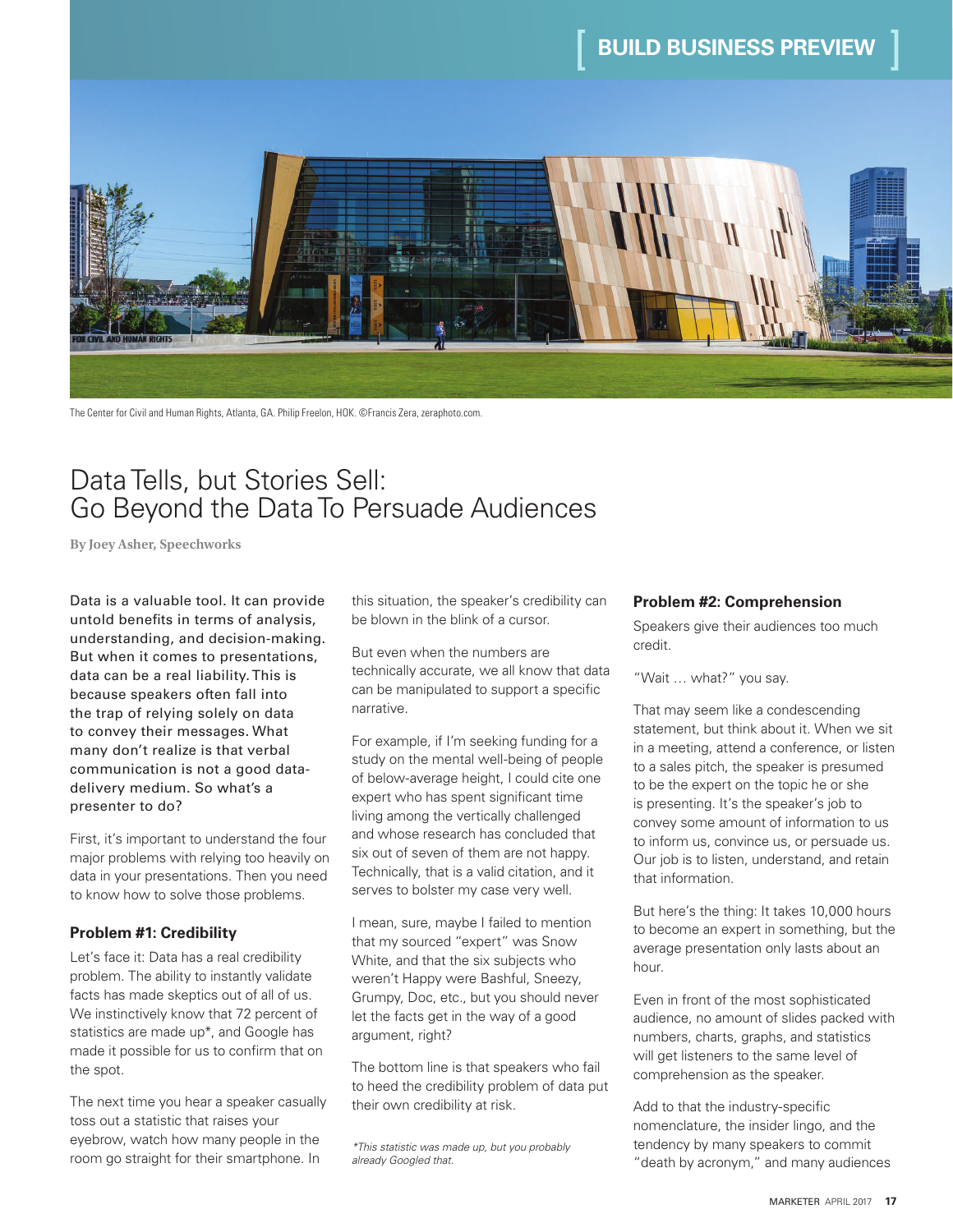

219 Terry, Seattle, WA. BNBuilders. ©Francis Zera, zeraphoto.com.

end up downright confused and at a loss for what they're supposed to take away.

The bottom line is that using mountains of data to get an audience to comprehend the speaker's message is not possible. Nor should it even be the goal.

The goal should simply be to get your listeners to trust you. It should be about creating a connection with them and persuading them to follow your lead.

#### **Problem #3: Connection**

If you know anything about the *Star Trek* franchise, you're aware of the alien species known as Vulcans (Mr. Spock being the most famous). One of the most remarkable things about Vulcans was their ability to do mind melds.

To perform a mind meld, Vulcans would make physical contact with another being, and in doing so, could share their thoughts and knowledge. It was like opening a portal between their minds—everything the Vulcan knew, the other being would know.

If Vulcan mind melds are science fiction, why do so many presenters try to perform them on their audiences?

Many speakers mistakenly think their role as a presenter is to get all of the

information from their minds into the minds of their listeners. They think that if they can just relay enough data, they can help their audiences achieve total understanding and, therefore, gain buy-in for their ideas.

But Vulcans were devoid of emotion. They couldn't relate to humans in any meaningful way. Maybe that's why they started doing mind melds—it was the only way they could connect with others.

Thankfully, as speakers, we have the ability to connect, and we can do so pretty easily. And we don't have to rely on a total knowledge transfer.

#### **Problem #4: Retention**

Conveying numbers, facts, and other data points to audiences who aren't likely to be able to recall them later is not only futile, it can be downright detrimental.

According to Edgar Dale's Cone of Learning, people can only remember about 20 percent of what they hear. To underscore this, we play a memory game in our communication skills workshops. We explain that we're going to read a list of 20 random words to participants, and then ask them to write those words down from memory. Most people can only recall three to five of the words. They feel like their memory failed them.

But neuroscientists don't see this as a failure of the memory; they actually see it as a very desirable outcome.

Art Kohn, Ph.D., is a cognitive scientist who focuses on corporate learning and performance improvement. He explains that, at every moment of every day, thousands of pieces of sensory information are flooding your brain, which actively suppresses most of it so you are free to focus on what you perceive as the most essential things.

It's no surprise that data that lacks context, relevancy, or interest is typically deemed unessential, and the listener's brain quickly dismisses it.

But even worse than not remembering the data is the chance that your listeners remember it wrong. Speakers often rely on their audiences to become unpaid disciples: to spread their message to buyers, decision-makers, or executives. If those disciples spread a confusing, inaccurate, or otherwise unintended message, the results can be catastrophic.

#### **The Solution**

The good news is each of these problems can be overcome by using something as timeless as communication itself: stories.

Volumes of research exist to support the effectiveness of using stories in addition to—or even instead of—data to persuade. In fact, the science is clear:

- We register stories as evidence that makes data believable
- Stories create an emotional connection that data alone can't
- We relate stories to our own experiences, making the message easier to understand
- Stories provide tangible details that stick in our minds in a way that data doesn't

Science aside, we know that when we're in the role of listener, we want to hear stories. Here, I'll prove it: How many of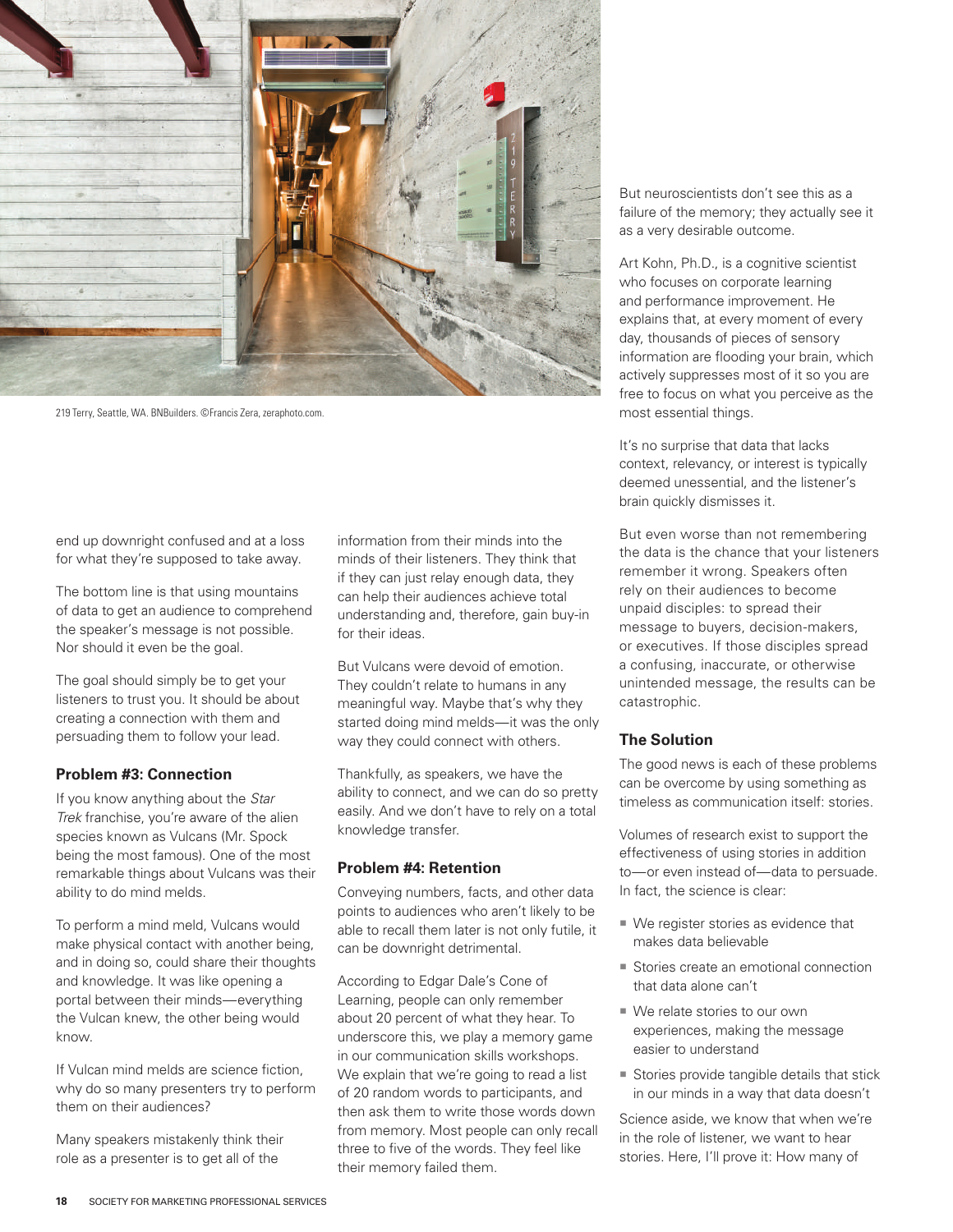you DVR'd "C-SPAN" last night? Now how many of you DVR'd "The Bachelor"?

#### I rest my case.

As speakers, though, we often neglect to tell stories. But telling stories isn't complicated. Here are a few simple ideas that can help.

#### **Characteristics of a Good Business Story**

When it comes to a good business story, it must be:

- **1. Relevant –** The story needs to support a key point you're trying to make. We're not just sharing stories for the sake of sharing. If it's not obvious what the relevancy is, find a way to make it abundantly clear for your audience.
- **2. Detailed –** The details are what make stories interesting and help them stick. Don't just tell me about the time there was some client who had a problem. Tell me that six months ago you were visiting Big Box Company in St. Louis. As you were walking the warehouse floor with John Jones, the head of distribution, he confided in you that shipping times had increased by 11 percent over the past year, and they were struggling to understand why.
- **3. Short –** Your stories need to be short. We're not waxing poetic around the campfire with Cookie here; we're telling business stories to make a point and persuade. How short? It's relative, but 30 to 60 seconds should be sufficient in most cases.

#### **Structuring a Good Business Story**

In terms of how to structure your stories for maximum clarity and impact, strive for: situation, action, result.

In other words, start by setting the stage and explaining the situation (or problem, challenge, goal, etc.):

"Six months ago, I was visiting Big Box Company in St. Louis. As I walked the warehouse floor with John Jones, the

head of distribution, he confided in me that shipping times had increased by 11 percent over the past year, and they were struggling to understand why."

Then discuss the action that took place (the thing that happened, the solution you provided, etc.):

"I offered to conduct a simple LEAN audit for John to see if we could nail down the problem. My team and I spent two days on-site observing their operations. We discovered there was insufficient aisle space between their new shelving units to fit two forklifts at once. So one forklift operator was often idling at the end of an aisle waiting on the other one to finish. We suggested widening the aisle space so that two forklifts could operate within the aisles at once."

Then share the result (the outcome, benefit, etc.):

"By simply widening the aisles between their shelving units by six feet, two forklifts were able to operate within the aisles simultaneously, and their shipping times returned to normal by the end of the month."

My call to action is simply this: The next time you give a presentation, rather than loading your slide deck with charts, graphs, numbers, and statistics, tell the stories behind that data. Use a lot of detail and make it interesting to paint a picture that your listeners can visualize. Not only will it help them to understand, relate to, and remember your message, but it will boost your credibility as well.  $\blacksquare$ 



Learn more during the breakout session, "Data Tells, but Stories Sell: Go Beyond the Data To Persuade Audiences," on Thursday, July 13, at 10:30 a.m. in Indianapolis during the SMPS annual conference.

**BuildBusiness.org**



South 200th Link Light Rail Extension, Seatac, WA. PCL Construction, Sound Transit. ©Francis Zera, zeraphoto.com.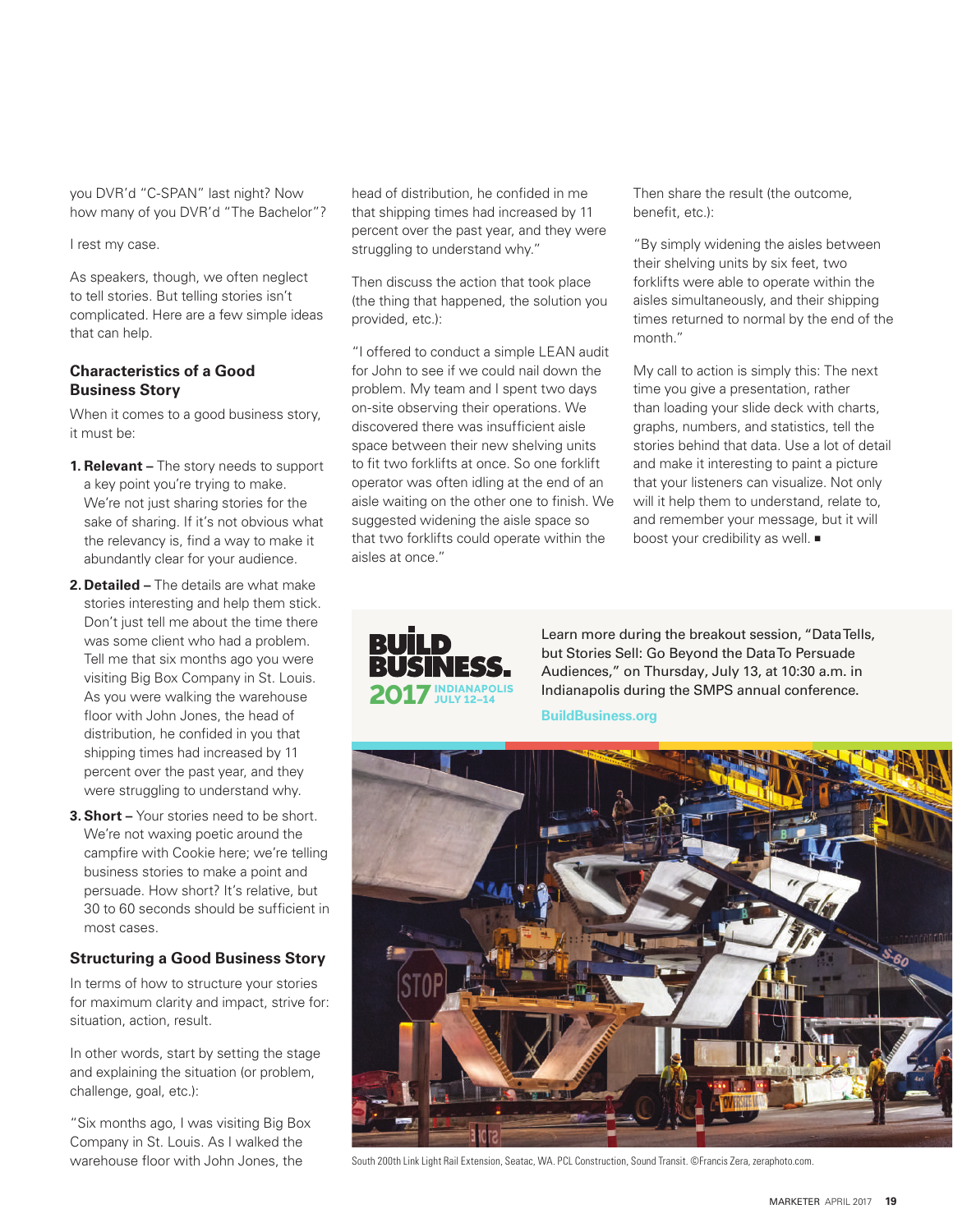

### **You've Outsold Your Resources—Now What?**



#### MICHAEL T. BUELL, FSMPS, CPSM, ASSOC. DBIA, is client development director with CCI Mechanical, Inc., in Salt Lake City, UT. With 25 years of industry experience, he is also an international speaker, co-creator/faculty member of SMPS' Business Development Institute, and adjunct professor at The University of Utah. Reach him at 801.541.3440 or mbuell@ccimechanical.com.

## **BUILD BUSINESS PREVIEW**

#### **14**

#### **Indianapolis: A Marketing Success Story**



R. TIM BARRICK, FSMPS, is a partner at RATIO Architects in Indianapolis, IN, and a 35-year veteran of marketing professional services. A longtime member of SMPS, Barrick is a Fellow, past Society President, and Distinguished Life Member of the organization. Reach him at 317.633.4040 or tbarrick@ratiodesign.com.



KAREN O. COURTNEY, AIA, FSMPS, CPSM, is chief marketing officer with Fanning Howey in its Indianapolis office. Fanning Howey is a national education design firm. In her 30-year career, she served SMPS as Society president and is a recipient of the Weld Coxe Marketing Achievement Award. Reach her at 317.848.0966, x10304, or kcourtney@fhai.com.

#### **16**

### **Voluntold: The Unauthorized Story of MAX**



JOSH MILES is a brand-obsessed, strategist, speaker, author of *Bold Brand*, podcaster, designer, CMO at Codelicious, principal at MilesHerndon, MAX chair, and coffee drinker. Reach him at 317.915.8693 or josh@ milesherndon.com.

#### **17**

#### **Data Tells, but Stories Sell: Go Beyond the Data To Persuade Audiences**



JOEY ASHER is owner of Speechworks in Atlanta, GA, a nationally recognized communication and selling skills coach. He has helped A/E/C firms win numerous projects. Asher is the author of five books on communication skills. Reach him at 404.266.0888 or joey@speechworks.net.

## **20**

## **How a Marketing-Driven Company Flourishes**



BELINDA GATES, ACC, retired as owner of a large A/E firm to pursue her passion to support and inspire others to reach their goals. She is an Associate Certified Coach, speaker, and author. An SMPS member for 20+ years, Gates was a founding member and leader of SMPS Kentucky. Reach her at 502.544.0950 or bgates@compassenterprise.com.

## **22**

## **The Future of Marketing Belongs to the Strategists**



TIM HICKLE is a speaker, marketer, and author with MilesHerndon in Indianapolis, IN. Hickle has spent his career helping businesses of all shapes and sizes improve their presence in their marketplace. He is the author of *The Future-Marketing Playbook*. Reach him at 317. 915.8693 or tim@milesherndon.com.

## **24**

#### **A Lean View of Proposals and Presentations: Making Marketing Fun Again**



MEG WINCH is president of Communication Resources Northwest in Mill Creek, WA. Winch specializes in the facilitation and training of technical professionals, working with project team members to enhance communications. She is a Lean Black Belt with a Certificate of Management – Lean Construction. Reach her at 425.316.8300 or megw@communication-resources.com.

## **26**



TOM NIESEN, chief executive officer and founder of Dallas-based Acuity Systems, Inc., works with business owners to improve their sales force, increase revenue, and develop a company culture of accountability. He is a contributing writer for the *Dallas Business Journal.* Reach him at 972.960.8695, x224, or tom@salesmadeeasy.com.

**28**

#### **Using Technology To Tell Your Story and Crush Your Competition**



MARK PALMER is co-founder and executive creative director of Louisville, KY-based creative advertising agency, OOHology. Palmer is a recognized advertising and marketing industry thought leader. OOHology's clients include several large A/E/C firms. Reach him at 855.664.6564 or mark@oohology.com.

## **31**

#### **Righting a Wrong—Restoring Client Trust After a Service Failure**



JANET WAGNER, Ph.D., is an associate professor at the Robert H. Smith School of Business, University of Maryland, College Park, MD. She is also academic director, Leadership Advancement Program and director, Center for Excellence in Service. She heads the faculty for SMPS University. Reach her at jwagner@rhsmith.umd.edu.